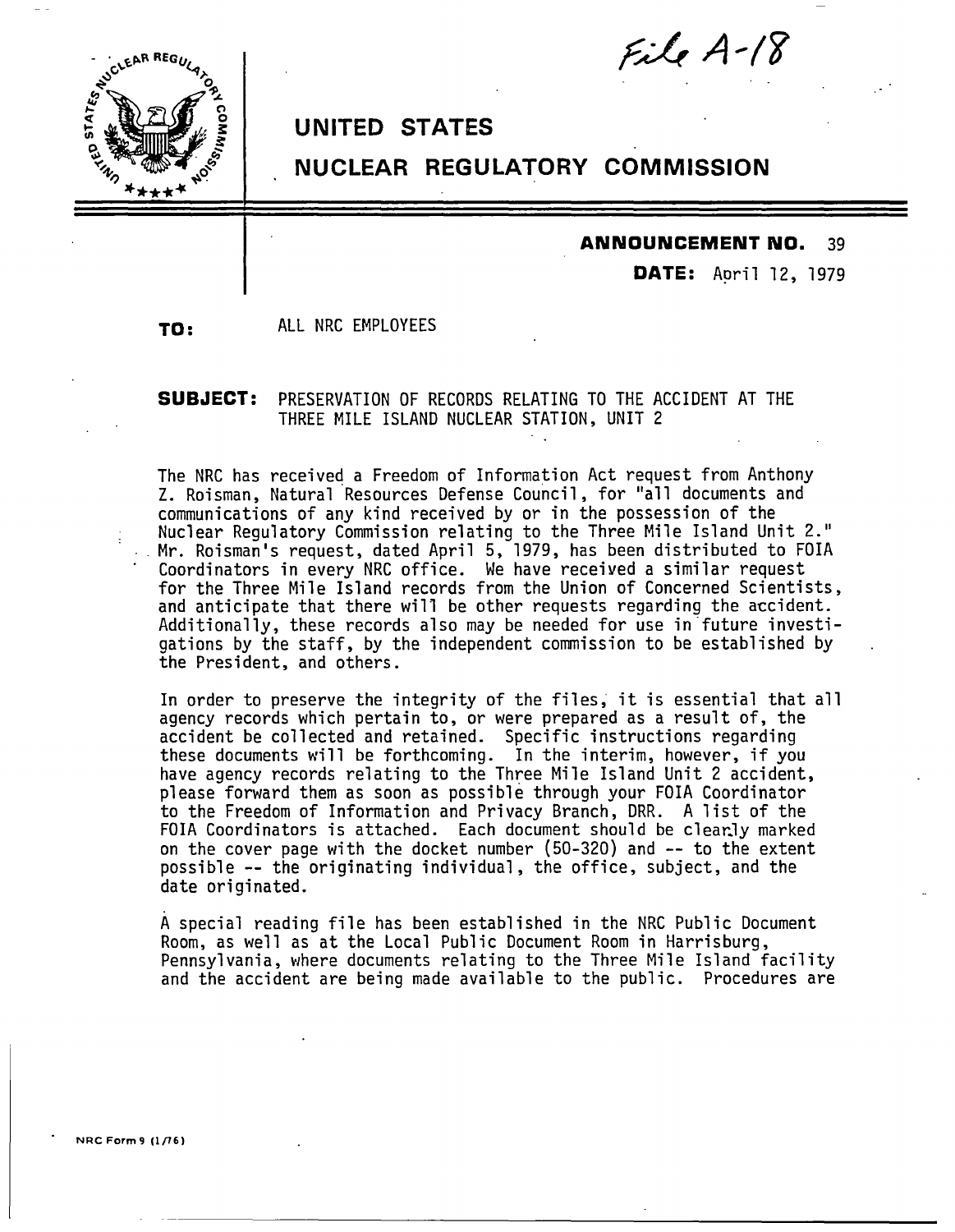also now being formulated to provide these document rooms with weekly updates of documents subject to the requests.

If there are any questions regarding this memorandum, please call Don<br>Grimsley, Chief, Freedom of Information and Privacy Branch, on 492-8133.

iú

M. Felton, Director Division of Rules and Records Office of Administration

Attachment: As stated